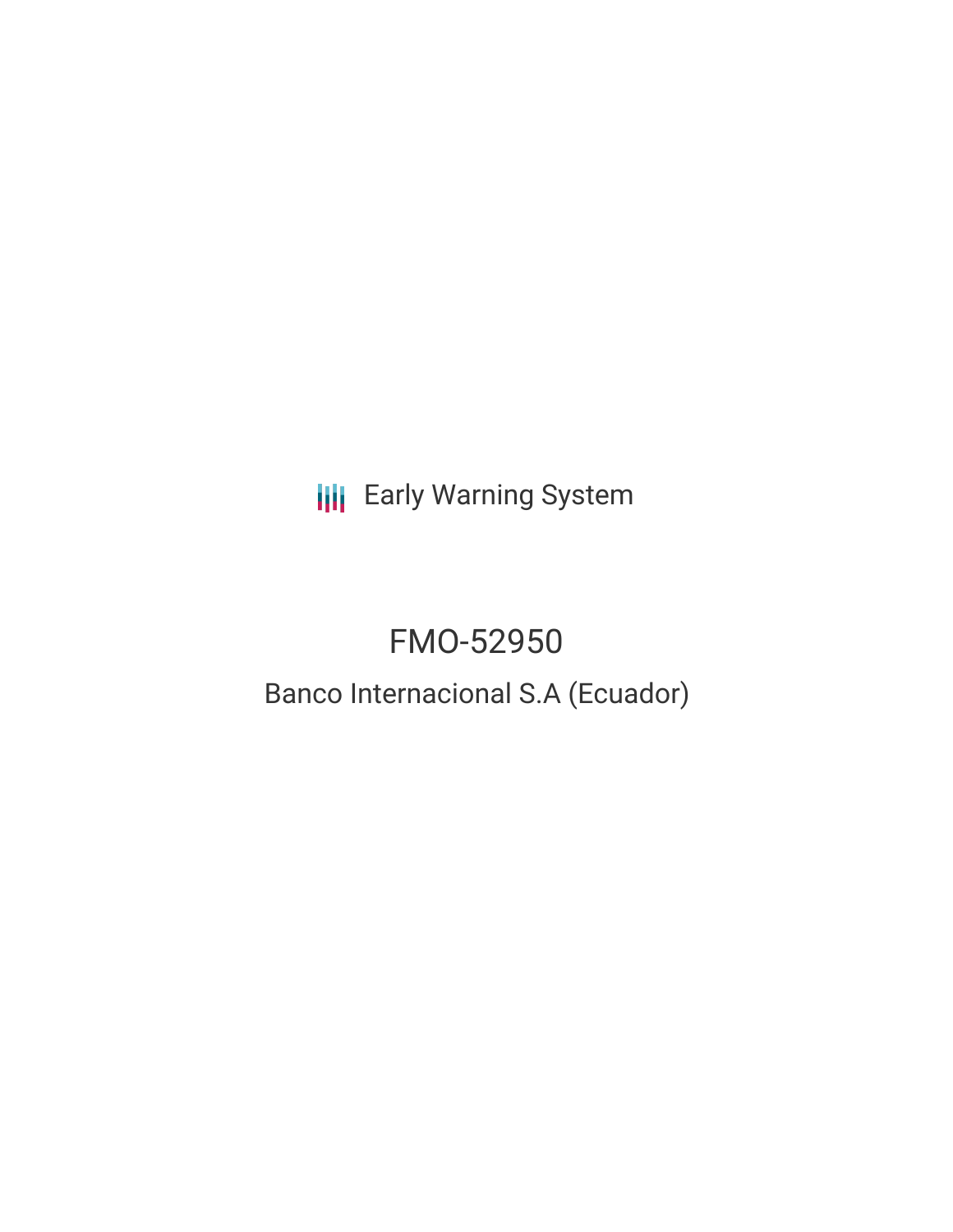

## **Quick Facts**

| <b>Countries</b>               | Ecuador                                       |
|--------------------------------|-----------------------------------------------|
| <b>Financial Institutions</b>  | Netherlands Development Finance Company (FMO) |
| <b>Status</b>                  | Approved                                      |
| <b>Bank Risk Rating</b>        | B                                             |
| <b>Voting Date</b>             | 2017-06-21                                    |
| <b>Borrower</b>                | Banco Internacional                           |
| <b>Sectors</b>                 | Finance                                       |
| <b>Ring Fence</b>              | Women                                         |
| <b>Investment Type(s)</b>      | Loan                                          |
| <b>Investment Amount (USD)</b> | \$30.00 million                               |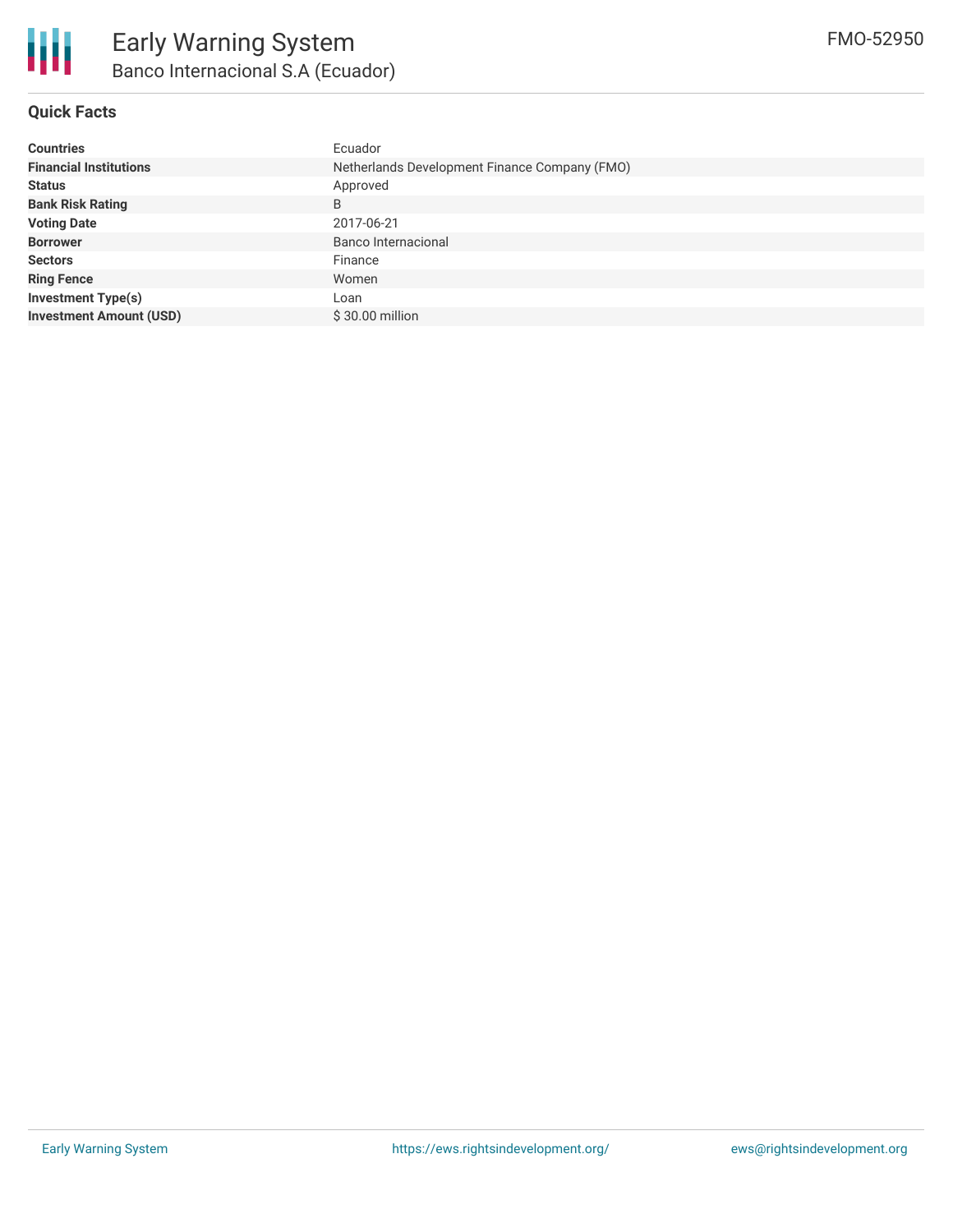

## **Project Description**

According to FMO's website, this project provides financing to Banco Internacional for on-lending to women-owned small and medium-sized enterprises (SMEs) in Ecuador.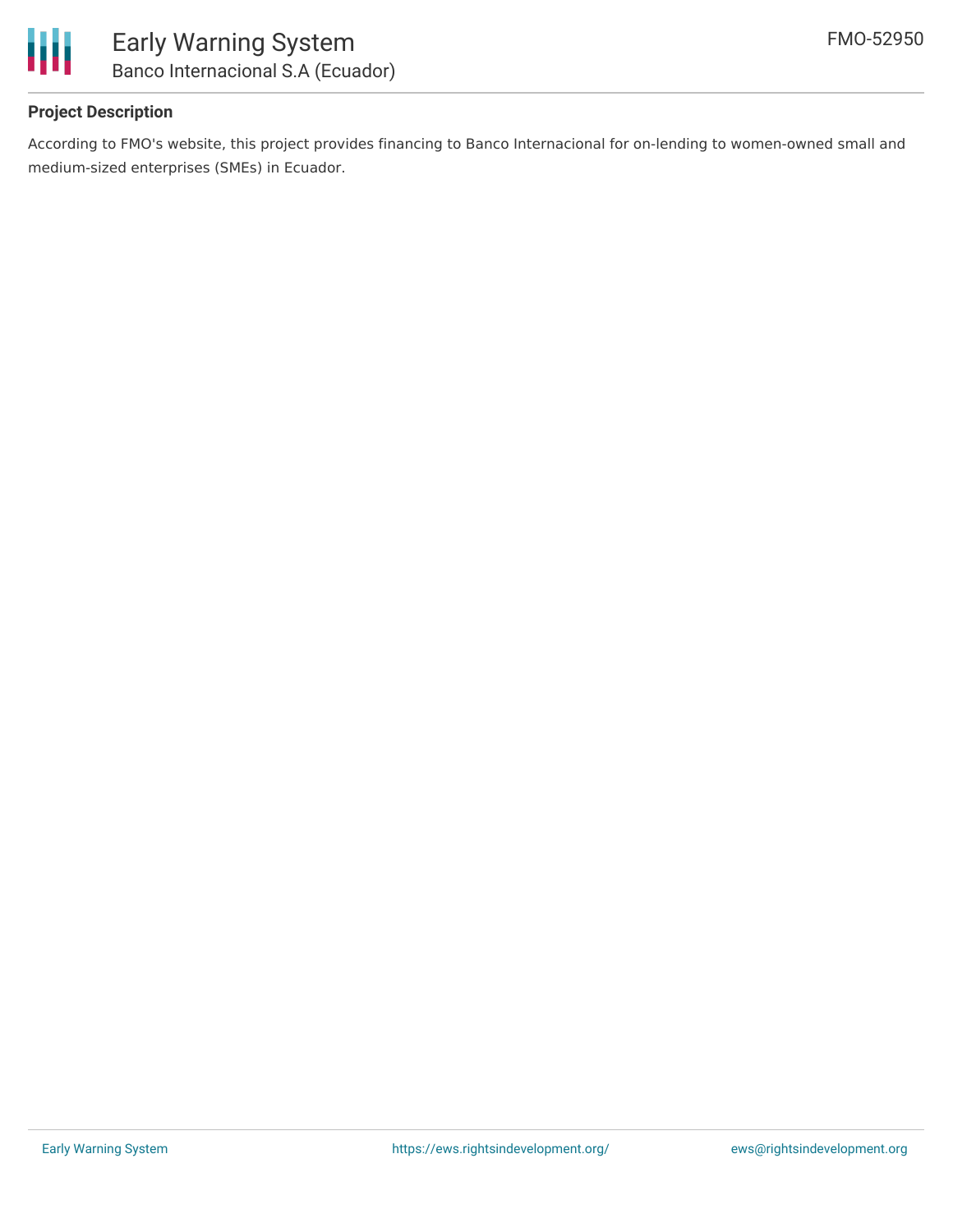#### **Investment Description**

Netherlands Development Finance Company (FMO)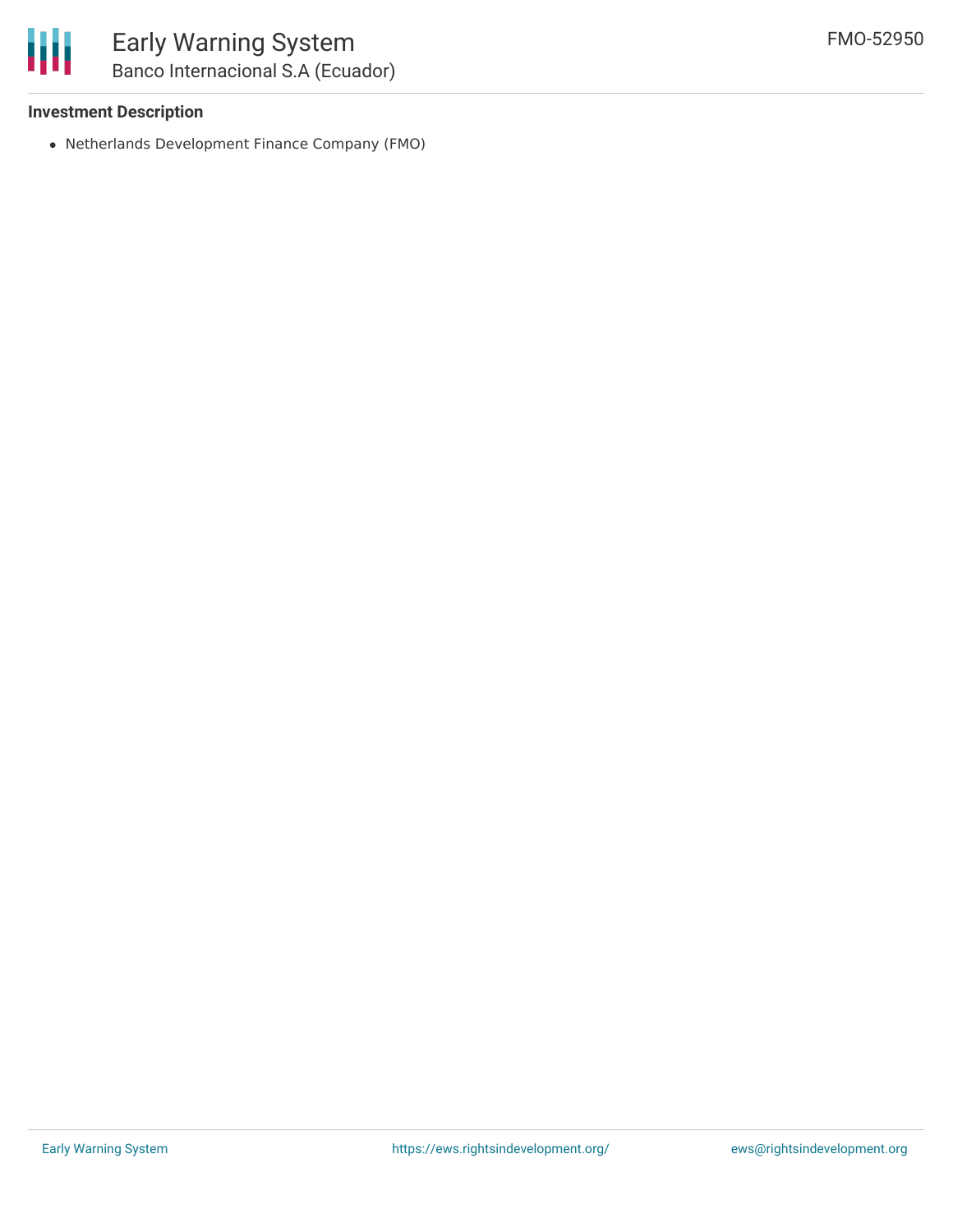

## **Private Actor Relationship**

There is often limited information publicly available about what development banks are funding through financial intermediaries. In 2021, the Early Warning System partnered with Oxfam International to incorporate information on high-risk projects being funded by financial intermediaries receiving funding from the International Finance Corporation (IFC) and the Dutch Development Bank (FMO).

The information listed below describes the relationship between the different private actors linked to high-risk sectors and subprojects of IFC and FMO's financial intermediary investments and/or the financial intermediary's parent companies made from 2017 through 2020, including any associated ring fences.

The database, however, does not explicitly or implicitly imply that IFC or FMO have material exposure to or are contractually or legally accountable to the sub-projects financed by their financial intermediaries or the financial intermediary's parent companies. It only shows a seemingly financial relationship among the different private actors, the financial intermediaries, and IFC or FMO.

#### **Private Actors Description**

"Banco Internacional is part of Grupo Fierro, a spanish-owned conglomerate comprising among others our existing client Banbif in Peru. Banco Internacional was established in 1973 and was the first Ecuadorian bank to join the SWIFT network in 1981. Banco Internacional is recognized as a safe solid bank focused on corporates and leader in international trade finance. In the challenging current economic environment, Banco Internacional remains a top performer of the Ecuadorian banking system in terms of portfolio quality, efficiency and growth."